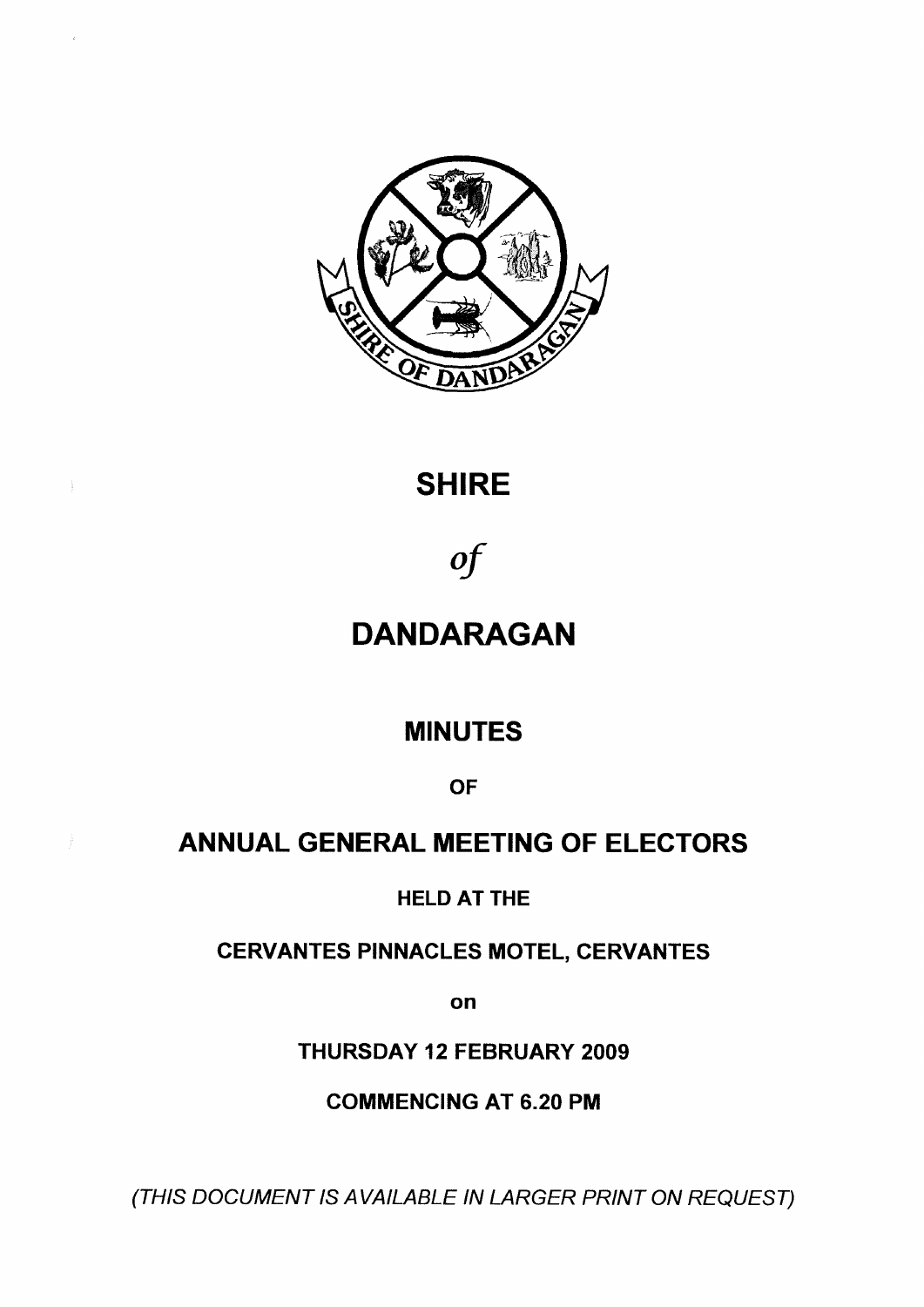# Table of Contents

 $\ell$ 

 $\label{eq:2.1} \int_{\mathbb{R}^d} \left| \frac{1}{\lambda} \, \mathcal{L} \left( \mathcal{L} \right) \right| \, d\mu = \int_{\mathbb{R}^d} \left| \frac{1}{\lambda} \, \mathcal{L} \left( \mathcal{L} \right) \right| \, d\mu = \int_{\mathbb{R}^d} \left| \frac{1}{\lambda} \, \mathcal{L} \left( \mathcal{L} \right) \right| \, d\mu = \int_{\mathbb{R}^d} \left| \frac{1}{\lambda} \, \mathcal{L} \left( \mathcal{L} \right) \right| \, d\mu = \int_{$ 

| $\mathbf 1$ .    |     |  |  |
|------------------|-----|--|--|
| 2.               |     |  |  |
| 3.               |     |  |  |
| 4.               |     |  |  |
| 5.               |     |  |  |
| 6.               |     |  |  |
|                  | 6.1 |  |  |
|                  | 6.2 |  |  |
|                  | 6.3 |  |  |
|                  | 6.4 |  |  |
|                  | 6.5 |  |  |
|                  | 6.6 |  |  |
|                  | 6.7 |  |  |
|                  | 6.8 |  |  |
|                  | 6.9 |  |  |
| $\overline{7}$ . |     |  |  |
|                  | 71  |  |  |
| 8.               |     |  |  |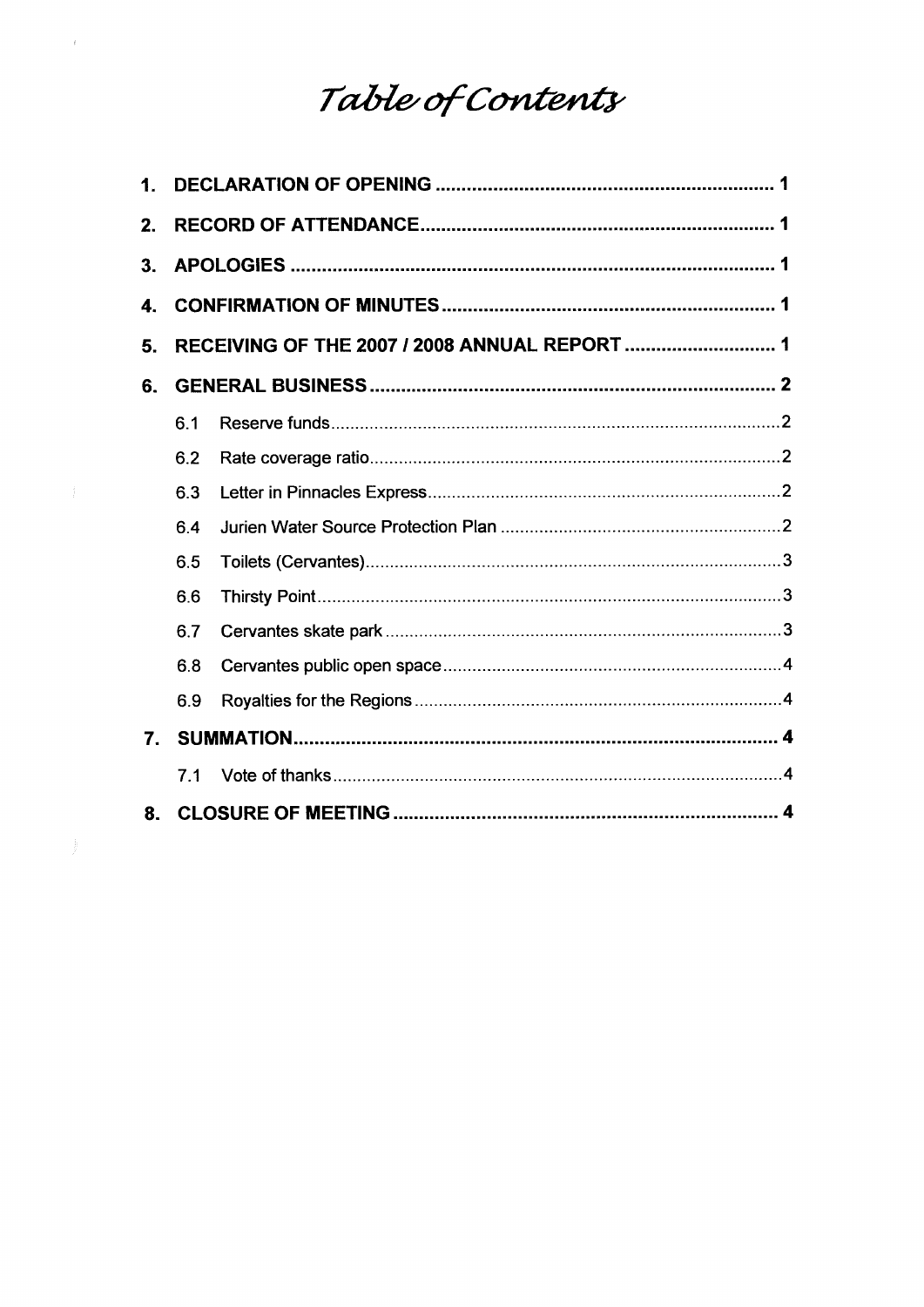# <span id="page-2-0"></span>**1. DECLARATION OF OPENING**

The President declared the meeting open at 6.20pm.

# <span id="page-2-1"></span>**2. RECORD OF ATTENDANCE**

#### **Councillors:**

Councillor S Love (President)<br>
Councillor L Short (Deputy Pre Councillor M Russell Councillor D Kent Councillor L Smith Councillor J Nelson Councillor K McGlew Councillor M Sheppard Councillor K Loveland

(Deputy President))

#### **Staff:**

| (Chief Executive Officer)              |
|----------------------------------------|
| (Deputy Chief Executive Officer)       |
| (Manager Technical Services and Works) |
| (Manager Building Services)            |
| (Manager Finance and Administration)   |
| (Manager Environmental Health)         |
|                                        |

#### **Electors / members of the public:**

G Snook, P & R Ward, L Holmes, M & J Ackland, J Clarke, J Peacock, Y Caddy, Y Jenkins, D Knight.

# <span id="page-2-2"></span>**3. APOLOGIES**

Mr T Hughan, Mr G Betteridge, Mr J Cook

# <span id="page-2-3"></span>**4. CONFIRMATION OF MINUTES**

# **4.1 Annual General Meeting of Electors held 14 February 2008**

**Moved: Cr Smith / seconded: Cr McGlew That the minutes of the Annual General Meeting of Electors held on 14 February 2008 as circulated be confirmed as a true and correct record.**

# **CARRIED**

# <span id="page-2-4"></span>**5. RECEIVING OF THE 2007 / 2008 ANNUAL REPORT**

The annual report incorporated the following:

W:\Secretary\new shire data\Minutes\AGM\Minutes AGM of Electors 120209 doc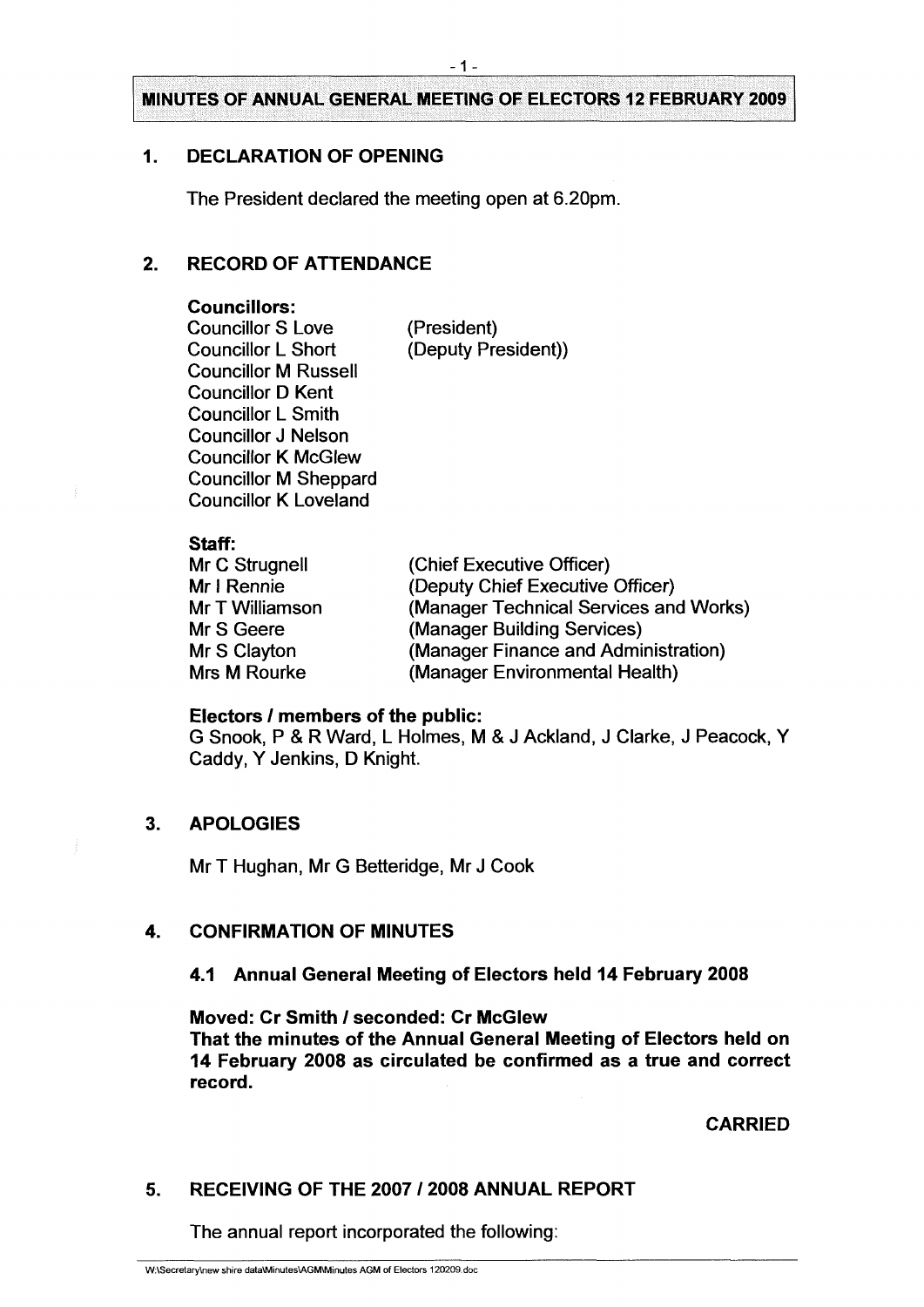- President's report
- Chief Executive Officer's report
- Auditor's report
- Annual financial statements
- Works, services and plant report
- Community services report

#### **Moved: Mrs L Holmes / seconded: Mr G Snook**

**That the annual report for the year 2007 / 2008 as presented be received.**

#### **CARRIED**

#### <span id="page-3-1"></span><span id="page-3-0"></span>**6. GENERAL BUSINESS**

#### **6.1 Reserve funds**

Mr Snook requested advice from Council relating to reserve funds and the balances and purposes of them.

The Chief Executive Officer explained the various purposes and commented on the balance of various reserve funds.

#### <span id="page-3-2"></span>**6.2 Rate coverage ratio**

Mr M Ackland queried the increase in 2008 of the rate coverage ratio.

The President advised that it related to changes to the operating revenue.

#### <span id="page-3-3"></span>**6.3 Letter in Pinnacles Express**

Mrs Y Jenkins requested advice with regard to a letter that appeared in a recent edition of the Pinnacles Express regarding a \$35,000 contribution by Council to a business venture.

The President responded advising that the funds were not a contribution to a private organisation but related to Council contribution to tourism funding. It related to contributions to a tourism directory. A Committee had been formed to look into the issue, with representatives from the four towns as well as Council. The Committee is yet to report back to Council in regard to the spending of the funds.

#### <span id="page-3-4"></span>**6.4 Jurien Water Source Protection Plan**

Mr Ward expressed his concerns with regard to the approval of the Jurien Water Source Protection Plan. He implored Council to support the local farmers and not side with developers.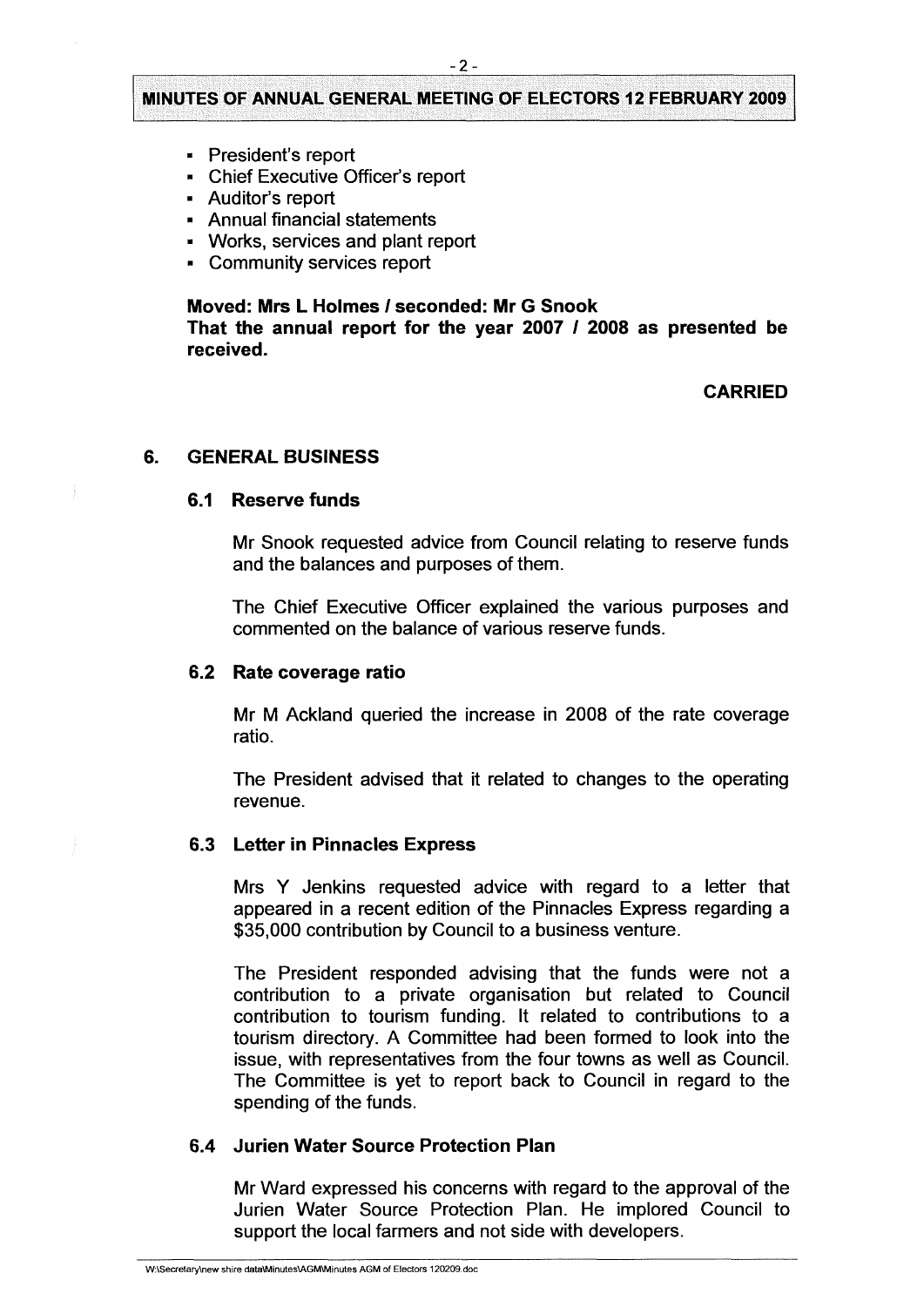The President advised that he was meeting with the Minister for Water on 13 February 2009. Council had made a submission to the Department of Water regarding the matter.

Mr Ward advised that the proposed Water Source Protection Areas are between 13 and 19 kilometres from the actual bore field.

Mrs Ward advised that they have been farming for 44 years with no obvious contamination. She requested advice as to why there was such a hurry to implement the Water Source Protection Plan. A better water source was required to improve quality. Mrs Ward advised that she was not happy in having any restrictions implemented relating to the Priority Water Source Protection Areas. She expected support from Council.

Mr Snook advised that he attended a number of meetings with the Department of Water regarding the issue. The proposed plan will quarantine the land from possible future uses. Because of extra expense from obtaining water further east, the Department was looking for sources close to town.

#### **6.5 Toilets (Cervantes)**

Mrs Caddy advised of the desperate need for public toilets to be located within the business area of the town of Cervantes.

The President responded advising that he looked forward to receiving a formal request and submission. The President complimented the local individuals involved in the landscaping of the commercial area.

#### **6.6 Thirsty Point**

Mr Ackland requested advice from Council in regard to any action being taken relating to the erosion problem at Thirsty Point.

The President responded advising that advice from an engineer was required but it may well be a natural occurrence.

#### **6.7 Cervantes skate park**

Mrs Peacock requested advice with regard to the swapping of the skate park equipment from Badgingarra to Cervantes and vice versa.

The President advised that the Badgingarra community had purchased more equipment and that it wasn't feasible now to interchange from one town to another. The opportunity was there for the Cervantes community to apply for funding under the Shire of Dandaragan / Tiwest Community Sporting and Recreation Facilities Fund for further equipment.